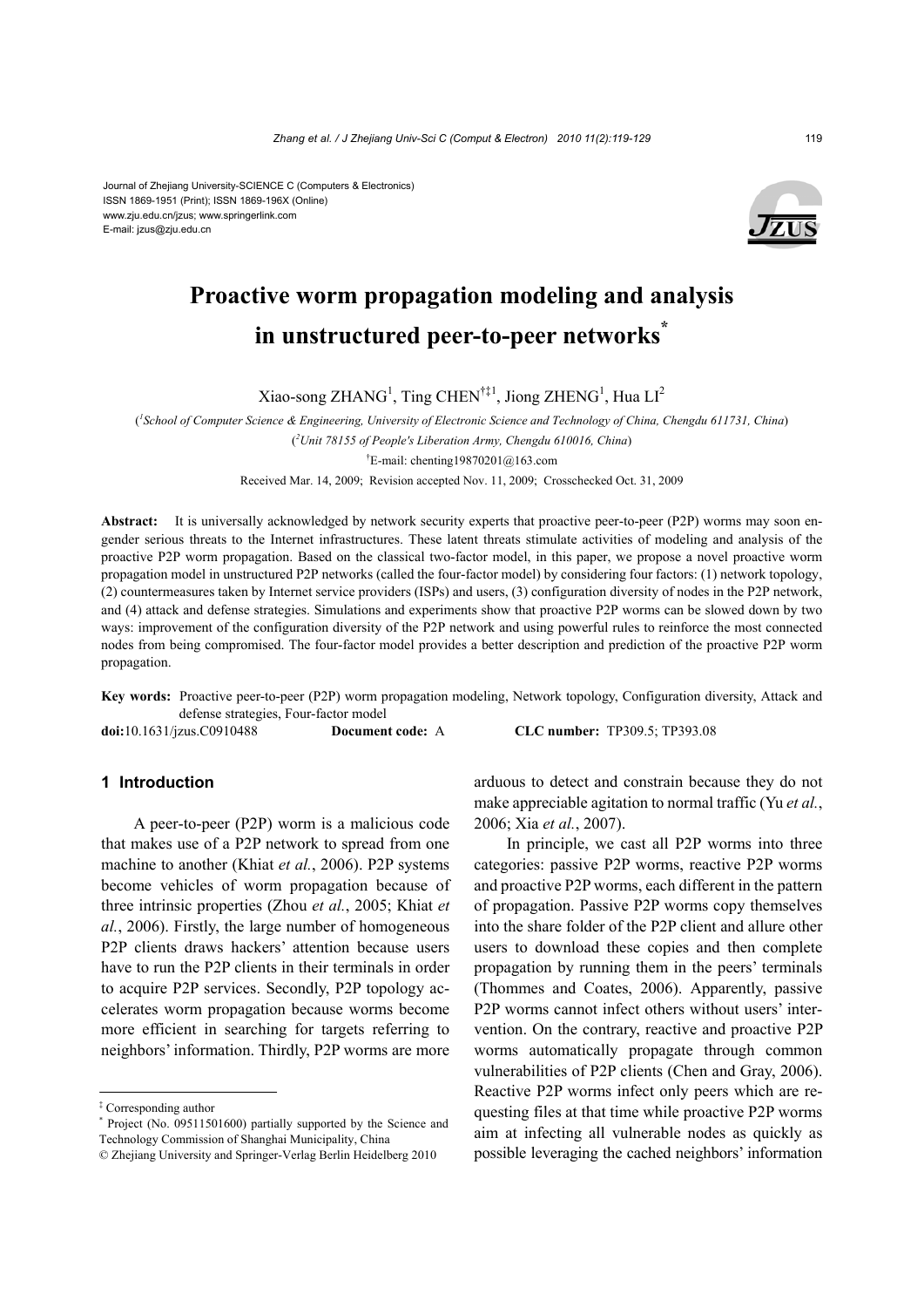(Chen and Gray, 2006; Li *et al.*, 2009). Put simply, a proactive P2P worm is a more severe and fatal threat than passive and reactive P2P worms. Although there are currently only passive P2P worms in the wild (Singer, 2002; F-secure, 2004), security experts allege that proactive P2P worms will prevail in the near future because of the disclosure of the P2P clients' vulnerabilities according to the reports from antivirus organizations (Random Nut, 2003). Stimulated by the above-mentioned reasons, we are absorbed in the modeling and analysis of the proactive P2P worm propagation.

From a topological aspect, P2P networks belong to two categories: structured and unstructured. For the structured P2P network, the topology degree is actually a constant, while for the unstructured P2P network, the topology degree is a variable and represents a scale-free property (Ripeanu and Foster, 2002; Silvey and Hurwitz, 2004). Both of the two categovies are commonplace in practice. Contentaddressable network (CAN) (Ratnasamy *et al.*, 2001), Chord (Stoica *et al.*, 2001), Pastry (Rowstron and Druschel, 2001) and Tapestry (Zhao *et al.*, 2004), for example, are structured P2P networks while Freenet and Gnutella (Adamic *et al.*, 2001; Ripeanu and Foster, 2002) are unstructured. This paper deals only with issues related to unstructured P2P networks while the investigation of structured P2P networks is a future consideration.

In this paper, we propose a novel proactive worm propagation model called the four-factor model because this model is an extension of the classical two-factor model in the unstructured P2P networks. One factor of the two-factor model is the dynamic countermeasures taken by Internet service providers (ISPs) and users, and the other is the slowed-down worm infection rate resulting from rampant propagation of worms causing congestion and trouble for some routers (Zou *et al.*, 2002). The first factor mentioned above is referred to in this paper and assimilated into the four-factor model, but we do not take the router congestion and trouble into consideration because proactive P2P worms just attack neighbors and do not generate excessive traffic.

Besides the users' countermeasures, we find three other factors affecting proactive P2P worm propagation. The first is the unstructured P2P topology, because the cached neighbors' information

speeds up worm propagation. The second is the configuration diversity of nodes in the P2P network. That is, even though a worm breaks into a victim, it cannot infect other peers on condition that it does not execute properly in the alienated configuration. For example, a Windows worm becomes harmless when existing in Linux. Simulations show that improvement of the configuration diversity of the P2P network can apparently slow down the propagation of proactive P2P worms.

The last factor of the four-factor model is the attack and defense strategies. Although domination of all stages of worm propagation is unpractical, attackers have the ability to choose an elaborate strategy to speed up worm propagation. Experiments show that worms propagate faster when starting from the most connected node than from a random node. Although collaboration of antivirus software, firewall, intrusion detection systems and other security techniques can alleviate worm threats to a large extent, most users would not like to sacrifice too much performance for the sake of security. Thus, a deployable defense strategy should not impair the performance of the P2P networks appreciably. Simulations show that we can allay the threats of proactive P2P worms by protecting a few of the most connected nodes beforehand.

In this paper, we implement a simulation system based on the open source P2P simulation platform PeerSim (Sourceforge, 2009) and use the generalized linear preference (GLP) generator (Bu and Towsley, 2002) to generate scale-free topologies to represent P2P networks. Based on this simulation system, we make comparisons of the worm propagation trend with different parameters, and then validate the authenticity of our model. There are three main contributions of this work. Firstly, we present four factors affecting the proactive P2P worm propagation and propose the four-factor model. Secondly, we implement a simulation system for the simulation and analysis of proactive P2P worms. Thirdly, we find that improvement of the configuration diversity of P2P networks and guarding the most connected nodes against compromised can obviously slow down worm propagation. Worm prediction, damage assessment, detection and constraint can benefit from the fourfactor model for its good profiling of the proactive P2P worm propagation.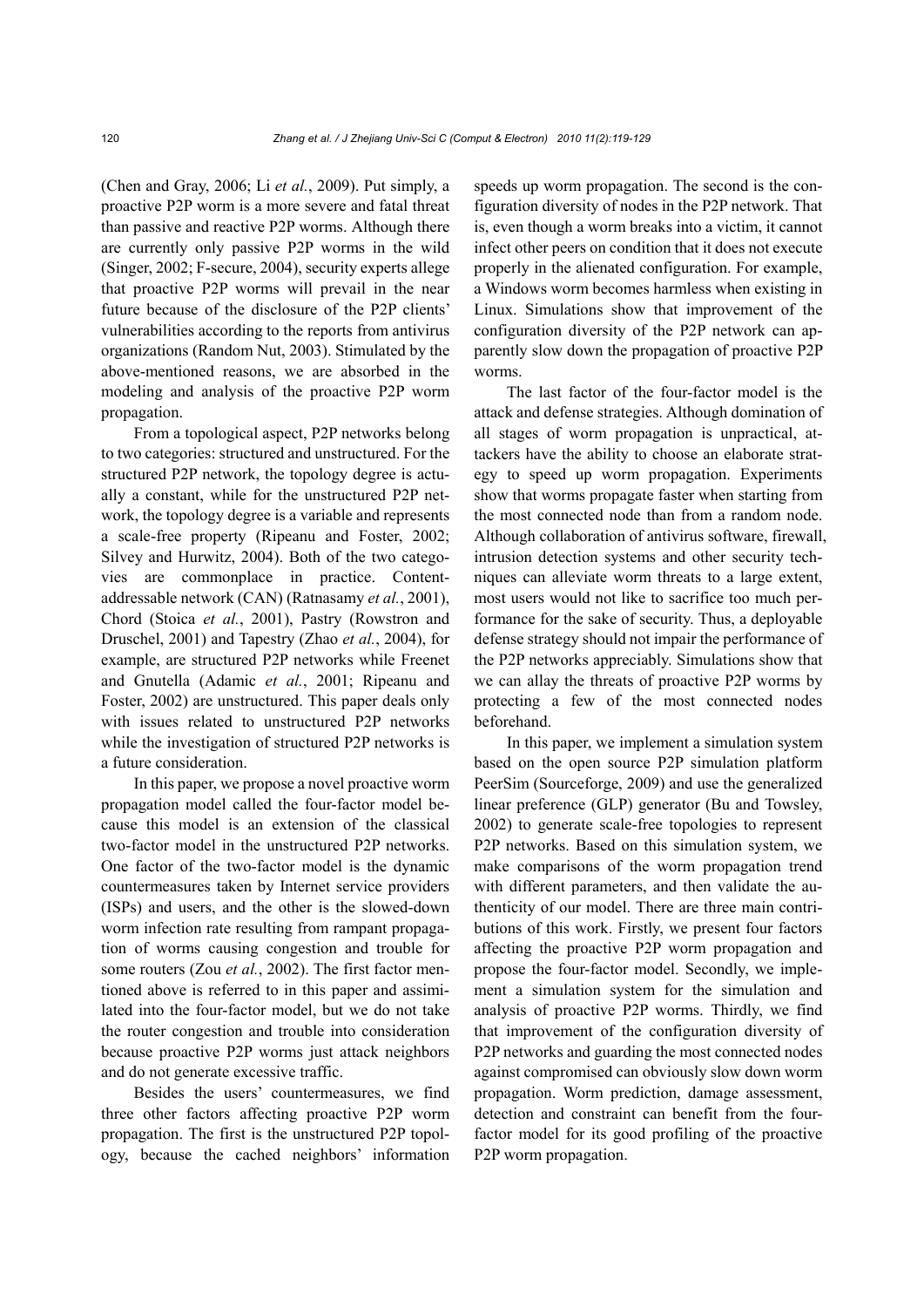## **2 Related works**

#### **2.1 Traditional models**

Traditional models are those early models that do not take the P2P network topology into consideration. However, the bulk of the models in P2P networks are based on these traditional models. In the simple epidemic model (SEM), each host stays in one of two states: susceptible or infected. The state of any host can transit only from susceptible to infected (Zou *et al.*, 2003), so that in a finite network all hosts are infected in the end. While in the susceptible-infectedsusceptible (SIS) model, each susceptible node can be infected and each infected node can be recovered and become susceptible again. Each host of the SIS model runs repeatedly through the cycle: susceptible→ infected→susceptible (Wang and Wang, 2003).

The susceptible-infected-removed (SIR) model considers the removal process of the infected hosts. Each infected host of the SIR model has a probability of recovery or death. Once a host is removed from the infected host state, it will be immunized from that kind of worm and stay in the removed state forever. Each host of the SIR model either has the state transition susceptible→infected→removed or stays in the susceptible state forever (Frauenthal, 1980). The two-factor model is an improvement of the SIR model. It indicates that users' countermeasures and routers congestion can slow down worm propagation. Each host of the two-factor model either has the state transition susceptible→infected→removed or susceptible →removed so that in a finite network, all hosts are removed in the end (Zou *et al.*, 2002).

## **2.2 Evolutional models in P2P networks**

The majority of the propagation models of proactive P2P worms are evolved from the traditional models as described in Section 2.1, so in this paper, we use the term 'evolutional models'. Some researchers (Yu *et al.*, 2008; Zhang *et al.*, 2008) transplanted the SEM model to P2P networks. They found that the P2P topology obviously accelerates proactive worm propagation since worms become more efficient in searching for targets referring to neighbors' information. Feng *et al.* (2008) proposed a model which is an improvement of the SIS model. There are two conclusions from their work: proactive P2P worms are difficult to constrain because of a rapid propagation speed, and worms propagate faster when starting from the most connected node than from the random or the least connected node.

## **3 Background of the two-factor model**

The two-factor model proposed by Zou *et al.*  (2002) indicates that there are two factors that most obviously impact worm propagation. One factor is the dynamic countermeasures taken by users such as cleaning, patching, and filtering. These countermeasures can transmit information about both susceptible and infected hosts to be removed. Let *R*(*t*) denote the number of removed hosts from the infected hosts. The change  $R(t)$  in unit time follows

$$
dR(t)/dt = \gamma I(t), \qquad (1)
$$

where  $I(t)$  denotes the number of infected hosts at time *t*; *γ* is the rate of removal of infected hosts and it is a constant.  $O(t)$  denotes the number of removed hosts from the susceptible hosts. The change of  $Q(t)$ in unit time follows

$$
dQ(t)/dt = \mu S(t)J(t), \qquad (2)
$$

where  $S(t)$  is the number of susceptible hosts at time *t*;  $\mu$  is the rate of removal of susceptible hosts and it is a constant;  $J(t)$  denotes the number of infected hosts at time *t* and it follows the equation:

$$
J(t) = I(t) + R(t).
$$
 (3)

The second factor is the congestion and trouble of Internet routers, which decreases the infection rate *β*(*t*) (Cowie *et al.*, 2001; Wang *et al.*, 2002). Internet worms usually search for targets by scanning and many of those target IP addresses are never or rarely seen by routers when these routers work under normal conditions. Thus when the Internet is flooded with worms, the huge number of abnormal scanning packets can cause routers congested or reboot then slow down the worm propagation. The two-factor model models the decreased infection rate  $\beta(t)$  by

$$
\beta(t) = \beta_0 [1 - I(t) / N]^{\eta}, \tag{4}
$$

where  $\beta_0$  is the initial infection rate; the exponent  $\eta$  is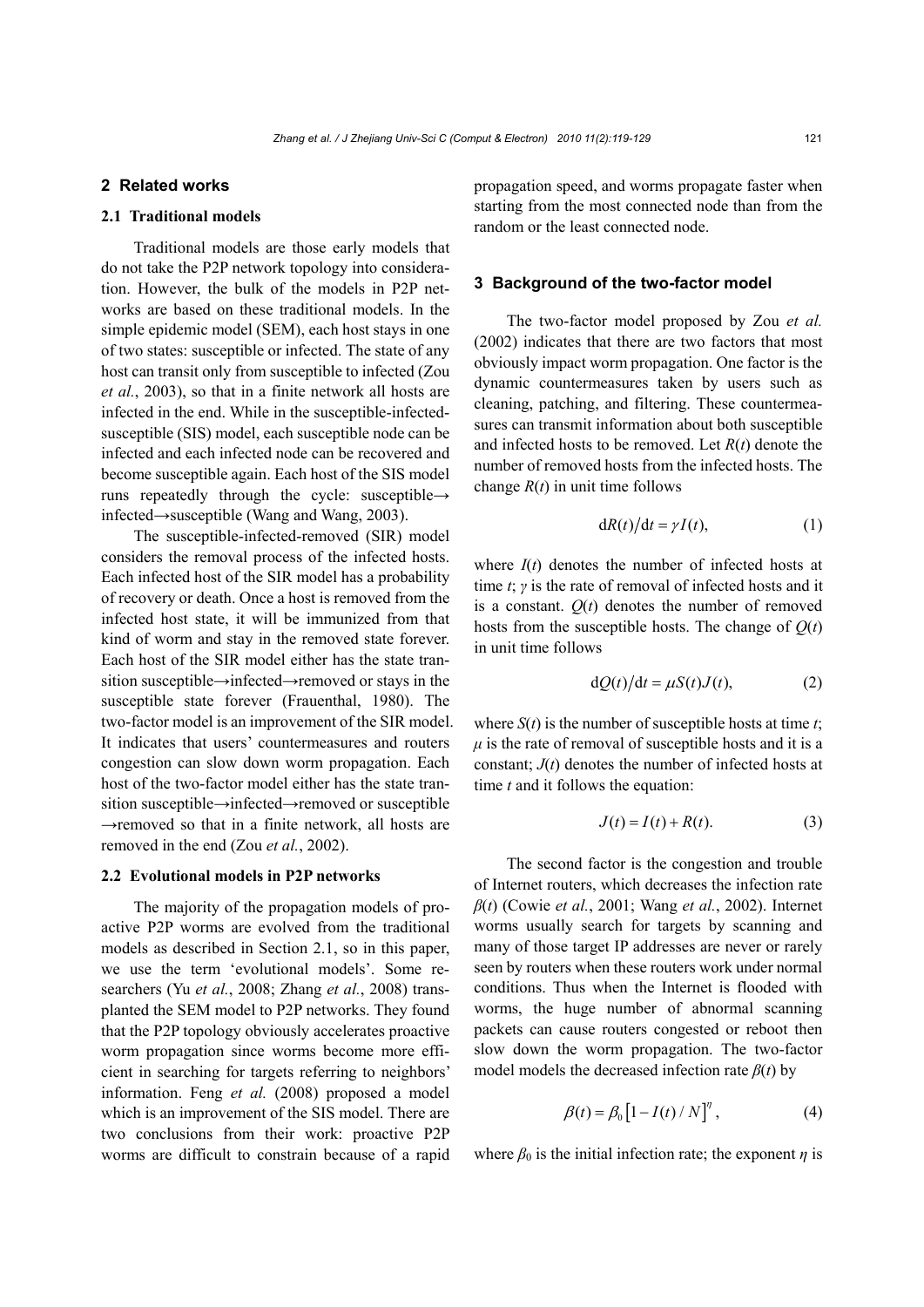used to adjust the infection rate sensitivity to the number of infected hosts  $I(t)$  and  $\eta=0$  means a constant infection rate; *N* denotes the total number of hosts under consideration.

## **4 A new model: the four-factor model**

It is difficult to model the propagation of proactive worms in unstructured P2P networks for three reasons. Firstly, the worm propagation process is complicate. Proactive P2P worms are not necessarily to infect other hosts immediately but can be activated by certain events, and thus the actual propagation process is discontinuous. Moreover, the time taken by proactive worms to infect other hosts is a variable and it is calculated on the worm size, distance, bandwidth and so on. Secondly, the P2P networks in practice are too huge to utilize. It is too expensive to deploy our worm monitors to the global P2P networks. Thirdly, there are not any known proactive P2P worms in the wild so we cannot examine our model by tracking worm propagation in real P2P networks.

In order to solve these three problems and obtain an analytical model, we provide simplifications and assumptions as follows. Firstly, we regard worm propagation as a continuous process. We assume that once a host is infected, it tries to infect all its neighbors immediately. We ignore the effect of worm size, distance, bandwidth, etc., and set the time duration for infecting other hosts to one unit time. Secondly, we generate scale-free topologies to represent P2P networks using the GLP generator (Bu and Towsley, 2002) (our experimental proactive P2P worms run in the generator). Thirdly, we implement experimental proactive P2P worms based on the open source P2P simulation platform PeerSim (Sourceforge, 2009).

#### **4.1 Four factors affecting worm propagation**

In terms of the propagation properties of proactive worms in the unstructured P2P networks, there are four factors which are not fully considered by former models:

1. Human countermeasures which result in removing both susceptible and infected hosts, as supposed in the classical two-factor model. We agree with Zou *et al.* (2002) and assimilate it into our four-factor model. When any user is aware of proactive P2P worms, the following actions can be taken to block worm propagation: cleaning compromised computers, patching or upgrading susceptible computers, setting up filters to block the worm traffic on firewalls or edge routers, or even disconnecting their computers from the Internet (Zou *et al.*, 2002).

2. P2P topology accelerates the propagation of proactive worms (Feng *et al.*, 2008; Yu *et al.*, 2008; Zhang *et al.*, 2008). Instead of randomly searching for victims, proactive P2P worms acquire the targets from the cached neighbors' information.

3. Configuration diversity (Zhou *et al.*, 2006; McIlwraith *et al.*, 2008) is capable of affecting worm propagation, but it is rarely considered in former models. Configuration diversity of each host in P2P networks can greatly decrease the overall vulnerability. Hosts with largely different configuration diversities are unlikely to be infected by the same worm (McIlwraith *et al.*, 2008). Configurations mentioned here include the operating system used, its version and patch level, additional software packages and executing applications with associated versions and open ports (McIlwraith *et al.*, 2008).

4. Attack and defense strategies can also impact the propagation of proactive P2P worms. We agree with Feng *et al.* (2008) that worms propagate faster when starting from the most connected node than from a random or the least connected node. We have a similar conclusion to Nie *et al.* (2008) that we can reduce worm propagation by immunizing a few of the most connected hosts prior to worm propagation. In this paper, we present two strategies: random and target. Random denotes that the process of selecting nodes is random while target denotes selecting the most connected nodes.

We do not take the routers' congestion into consideration since proactive P2P worms do not need to probe targets by blind scanning like Code Red worm (eEye Digital Security, 2001a; 2001b) and do not generate great traffic to flood routers.

#### **4.2 Model description**

Because our four-factor model is a general model, we cannot approach it with an analytical solution. Instead, we analyze the model in Section 5 based on numerical solutions of the difference equation using Matlab/Simulink (The Mathworks Inc., 2009).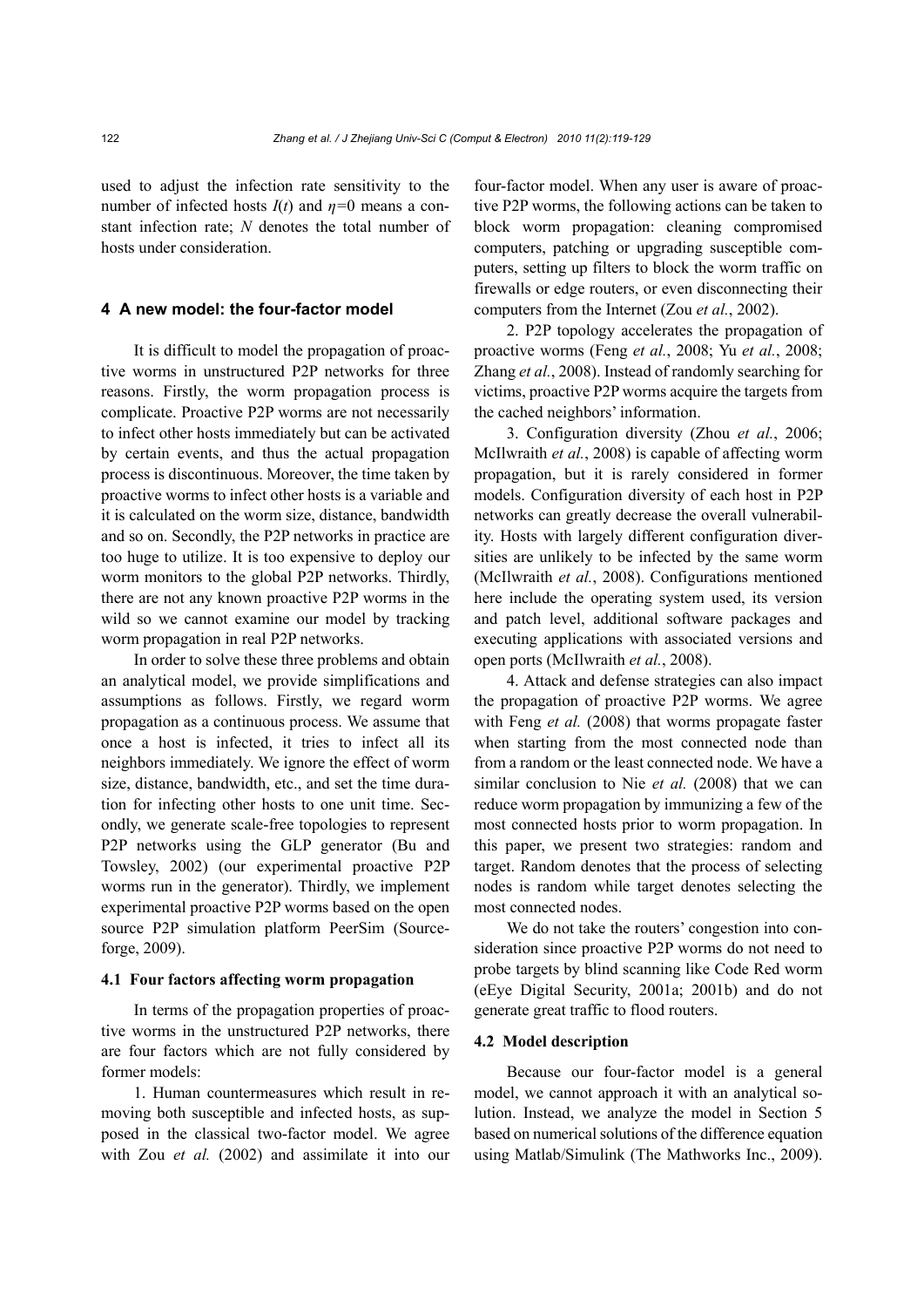Table 1 lists all notations used in this paper.

**Table 1 Notations used in this paper**

| Notation       | Description                                                                                                         |
|----------------|---------------------------------------------------------------------------------------------------------------------|
| N              | Total number of hosts in the P2P network,<br>$N=S(t)+I(t)+R(t)+Q(t)$                                                |
| S(t)           | Number of susceptible hosts at time t                                                                               |
| I(t)           | Number of infected hosts at time t                                                                                  |
| R(t)           | Number of removed hosts from the infected<br>population at time t                                                   |
| Q(t)           | Number of removed hosts from the suscep-<br>tible population at time t                                              |
| J(t)           | Number of hosts that are infected or recov-<br>ered from infected population at time $t$ ,<br>$J(t)=I(t)+R(t)$      |
| γ              | Rate of removal of infected hosts                                                                                   |
| $\mu$          | Rate of removal of susceptible hosts                                                                                |
| V(t)           | Set of newly infected hosts from susceptible<br>population from time $t-1$ to t                                     |
| $d_i$          | Degree of host i                                                                                                    |
| δ              | Configuration diversity, $0 \le \delta \le 1$ . The larger<br>the $\delta$ , the larger the configuration diversity |
| <b>ATTACK</b>  | Attack strategy, either random or target                                                                            |
| <b>DEFENSE</b> | Defense strategy, either random or target                                                                           |

We assume that each host which is newly added in the infected population tries to attack all its neighbors immediately. If the new targets are already infected or removed, they will maintain their states. Otherwise, if the targets are in the susceptible population, they will be infected with a probability of 1−*δ*. Therefore, the larger the configuration diversity, the lower the infecting probability. Thus, if *δ=*0, any susceptible host will be infected, while if  $\delta$ =1, none of the susceptible host will be infected. Enlightened by the work of Yu *et al.* (2008), the change in the number of infected hosts from time *t* to *t*+1 which are transmitted from susceptible hosts is

$$
S(t) \times (1-\delta) \times \left[1 - \left(1 - \frac{1}{N}\right)^{\sum_{i \in V(t)} d_i} \right].
$$

**Proof** Since the newly infected hosts will attack all their neighbors immediately, there are  $\sum_{i \in V(t)} u_i$ *d*  $\sum_{i \in V(t)} d_i$  attacks

in the overall P2P networks in time *t*.

For any host in the P2P network, the probability of being attacked by one attack is 1/*N*, and thus the probability of not being attacked is 1−1/*N*. Then, for any host, the probability of not being attacked by  $\sum_{i \in V(t)} u_i$ *d*  $\sum_{i \in V(t)} d_i$  attacks is  $\left(1 - \frac{1}{N}\right)^{\sum_{i \in V(t)} d_i}$ . *N* ∈  $\left(1 - \frac{1}{N}\right)^{\sum_{eV(t)}}$ . So the probability of being attacked by at least one of  $\sum_{i \in V(t)} u_i$ *d*  $\sum_{i \in V(t)} d_i$  attacks is

$$
1 - \left(1 - \frac{1}{N}\right)^{\sum_{i \in V(t)} d_i}.
$$

For any host, the probability of belonging to the susceptible population is *S*(*t*)/*N*. And if any susceptible host is attacked, it has a probability of  $1-\delta$  to be infected. So the change in the number of infected hosts from time *t* to *t*+1 which are transmitted from susceptible hosts is  $1 - \left(1 - \frac{1}{N}\right)^{\sum_{i \in V(t)} d_i}$  $\left[1 - \left(1 - \frac{1}{N}\right)^{\sum_{i \in V(t)} d_i}\right]$ ×*N*×(1−*δ*)× *S*(*t*)/*N* and the simplified form is  $S(t)(1 - \delta) \times$  $1 - \left( 1 - \frac{1}{\epsilon} \right) \sum_{i \in V(t)}^{i} d_i$  $\left[1 - \left(1 - \frac{1}{N}\right)^{\sum_{i \in V(t)} d_i}\right]$ 

The infected population is increased by the infecting process and decreased by the immunizing process. So the change in  $I(t)$  from time  $t$  to  $t+1$ follows

$$
I(t+1) - I(t) = S(t) \times (1 - \delta) \times \left[ 1 - \left( 1 - \frac{1}{N} \right)^{\sum_{eV(t)} d_i} \right]
$$

$$
- [R(t+1) - R(t)]. \tag{5}
$$

The susceptible population is decreased by both the infecting process and the immunizing process. So the change in  $S(t)$  from time *t* to  $t+1$  follows

$$
S(t+1) - S(t) = -S(t) \times (1 - \delta) \times \left[ 1 - \left( 1 - \frac{1}{N} \right)^{\sum_{i \in V(t)} d_i} \right] - \left[ Q(t+1) - Q(t) \right].
$$
 (6)

We agree, as in the SIR model (Frauenthal, 1980) and the two-factor model (Zou *et al.*, 2002), the change of  $R(t)$  depends only on  $I(t)$  and we give the discrete form of the change of the removed population which is removed from infected hosts from time *t* to *t*+1 in Eq. (7):

$$
R(t+1) - R(t) = \gamma I(t).
$$
 (7)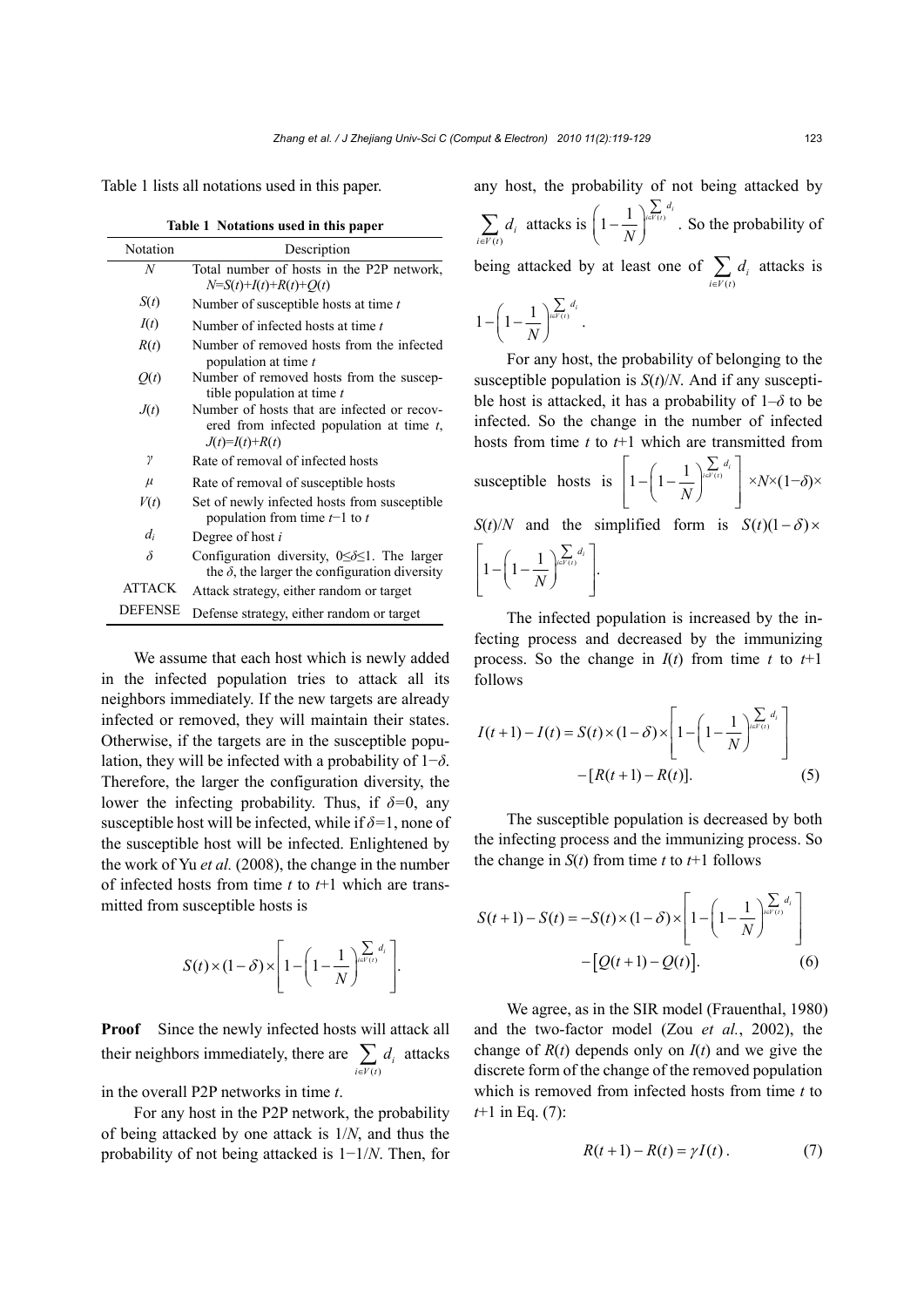The removal process of our four-factor model is similar to that of the classical two-factor model (Zou *et al.*, 2002). Thus, we do not present details of modeling the change of  $R(t)$  and  $Q(t)$ . The discrete form of the change in the number of removed population from susceptible hosts from time *t* to *t*+1 follows

$$
Q(t+1) - Q(t) = \mu S(t)J(t).
$$
 (8)

Then we write down the complete difference equations of the four-factor model:

$$
\begin{bmatrix}\nI(t+1) - I(t) = S(t) \times (1 - \delta) \times \left[ 1 - \left( 1 - \frac{1}{N} \right)^{\sum_{d'} d_i} \right] \\
- [R(t+1) - R(t)], \\
S(t+1) - S(t) = -S(t) \times (1 - \delta) \times \left[ 1 - \left( 1 - \frac{1}{N} \right)^{\sum_{d'} d_i} \right] \\
- [Q(t+1) - Q(t)], \\
R(t+1) - R(t) = \gamma I(t), \\
Q(t+1) - Q(t) = \mu S(t) J(t), \\
J(t) = I(t) + R(t), \\
N = I(t) + S(t) + R(t) + Q(t), \\
I(0) = I_0, R(0) = 0, Q(0) = Q_0, S(0) = N - I_0 - Q_0.\n\end{bmatrix}
$$

We set  $R(0)$  to 0 since, at the beginning of worm propagation,  $I(0)=I_0\ll N$ , and most users are unaware of the worm. Thus, the removal process from the infected population is negligible (Zou *et al.*, 2002). We set  $Q(0)$  to  $Q_0$  rather than 0 because some hosts can be made immune from worm attacks by several security techniques such as antivirus, firewall, and intrusion detection. So we need to regard those immunized hosts as having the removed state at the beginning of worm propagation.

#### **5 Numerical simulation and analysis**

## **5.1 Simulation model**

We use the tuple  $\langle N, I_0, Q_0, \mu, \gamma, \delta,$  ATTACK, DEFENCE> to represent the system parameters. We assume that in a default condition, there is only one host infected and none is immunized at the beginning of worm propagation. Then we set the initial value of *N* to 10000,  $I_0$  to 1 and  $Q_0$  to 0. We assume that in the default condition once a susceptible host is attacked, it will be infected with probability 1, so the default value of  $\delta$  is 0. We cannot obtain the actual value of  $\mu$ or *γ* because there are no known proactive P2P worms in real P2P networks. So we set these two parameters according to the two-factor model: *γ=*0.05, *μ=*0.6/*N* as a default.

As a default, proactive worms select the initial victims at random. Since  $Q_0=0$ , we set the defense strategy as '/'. Thus the default parameter tuple of the four-factor model is <10 000, 1, 0, 0.6/*N*, 0.05, 0, random, />. All the following simulation results are the average of 100 simulations.

#### **5.2 Numerical solutions of the four-factor model**

We obtain the numerical solutions of the fourfactor model and plot them in Fig. 1. Fig. 1 shows the behavior of  $J(t)=I(t)+R(t)$ ,  $I(t)$ , and  $O(t)$  as functions of time *t*. We were impressed with the propagation speed of proactive worms and the size of the infected population: the time taken by worm propagation to reach the maximum of  $I(t)$  is only 5 units of time and the maximum of  $J(t)$  is approximately 0.8*N*.



**Fig. 1 Numerical solution of the four-factor model** 

Fig. 2 gives the comparison between the fourfactor model and the two-factor model. We set all parameters of the two-factor model in accord with Zou *et al.* (2002) except that  $N=10000$ . So the parameter tuple of our four-factor model is identical with that of the two-factor model. We obtain similar conclusions to others (Feng *et al.*, 2008; Yu *et al.*, 2008; Zhang *et al.*, 2008) that P2P topology accelerates worm propagation, and that it is more difficult to constrain proactive worms in a P2P network: the maximum of  $J(t)$  of the four-factor model is about 30% larger than that of the two-factor model.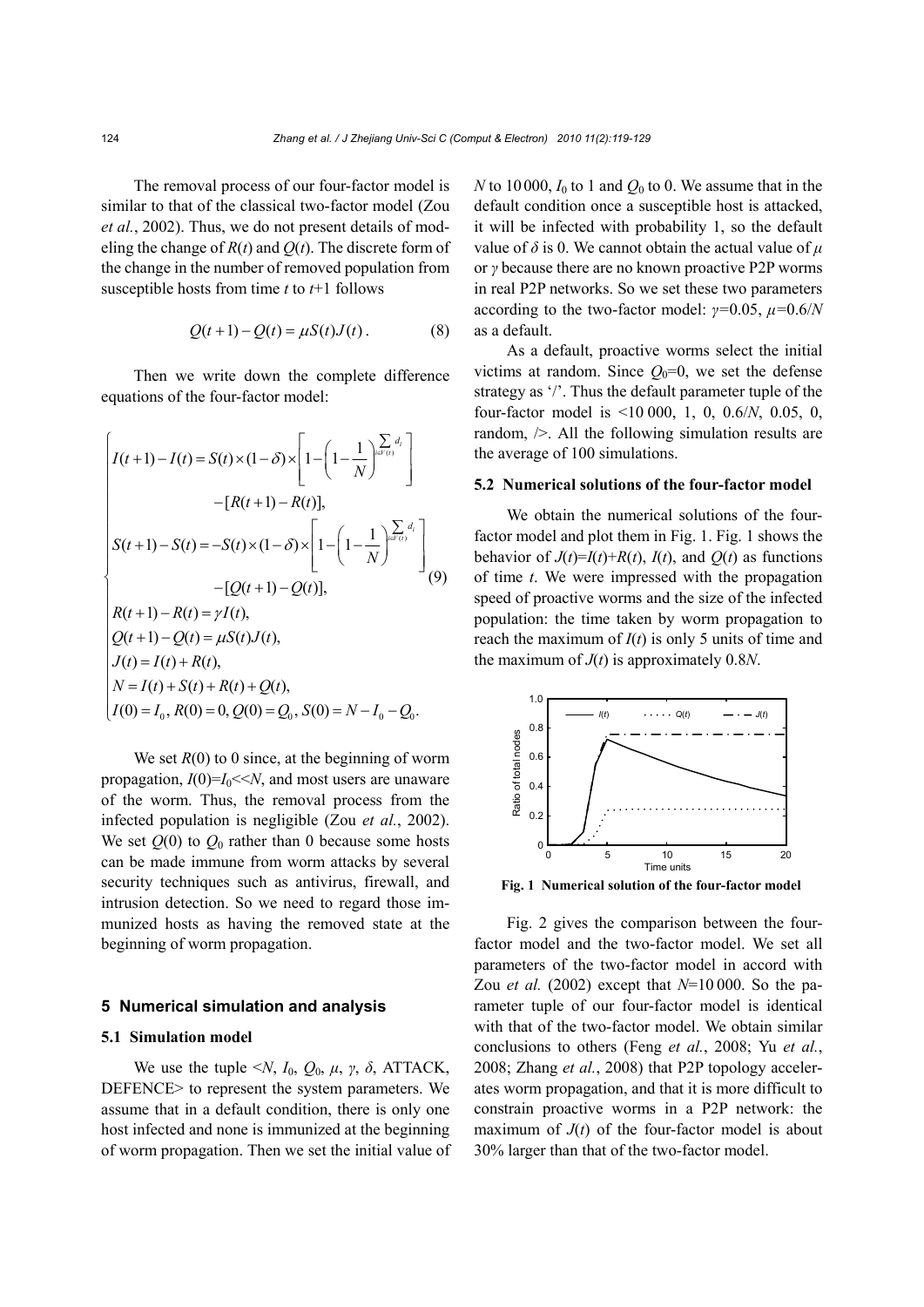

**Fig. 2 Comparison of infection ratio between the fourfactor model and the two-factor model** 

In this experiment, both the attack strategy and the defense strategy are set to random and the configuration diversity  $\delta$  is 0, so the distinction of the four-factor model and the two-factor model in Fig. 2 is mostly due to the network topology. An unstructured P2P network is a kind of scale-free network while the two-factor model considers the network topology as homogeneous. The two-factor model assumes that an infected host is equally likely to infect any of other susceptible hosts and the hosts in the network can reach each other directly. Under this assumption, a great volume of worm traffic (most of the worm traffic is used to search for targets) will be generated so as to congest routers. In the scale-free network, however, an infected host can infect only its neighbors since any host can reach only its neighbors directly. As a result, without the congestion and trouble of routers, proactive worms can spread much quickly and infect more hosts in unstructured P2P networks than in homogeneous networks as supposed in the two-factor model.

#### **5.3 Sensitivity of the system size**

Fig. 3 shows the data on the attack performance of the four-factor model under different system sizes. We also present the data of the two-factor model for comparison in Fig. 3. The parameter tuple of the four-



**Fig. 3 Attack performance sensitivity of system size** 

factor model in this experiment is  $\lt^*$ , 1, 0, 0.6/*N*, 0.05, 0, random,  $\ge$  and the system size is variable. The parameter tuple of the two-factor model is identical with that in Section 5.2 except the variable system size.

We find that the attack performance of proactive worms in unstructured P2P networks is insensitive to the system size: the curve *N*=1000 and the curve *N*=10000 are almost overlapped. While for the twofactor model, the attack performance declines a lot with the increasing system size because the process of searching for targets becomes more difficult. On the contrary, searching for a target is not a problem for proactive P2P worms no matter how large the system size because those worms need only to attack neighbors in the cache. Moreover, P2P networks of a larger size have more frequently connected nodes and these frequently connected nodes can accelerate worm propagation (Staniford *et al.*, 2002).

## **5.4 Sensitivity of the removal rate of the infected population**

Fig. 4 depicts the data on the attack performance of the four-factor model under different *γ*. In this experiment, we set the parameter tuple as <10000, 1, 0, 0.6/*N*,  $\ast$ , 0, random,  $\ge$  and the rate of removal of infected hosts  $\gamma$  is a variable. We observe that the attack performance is insensitive to *γ* at the beginning of worm propagation (*t*≤5 units of time) but after the time when  $I(t)$  reaches the maximum,  $I(t)$  declines much faster with larger *γ*.



**Fig. 4 Attack performance sensitivity to different rates of the infected population** 

The reason is that in the early stage of worm propagation, the process of infecting of susceptible hosts is much faster than that of removal of infected hosts, and thus the difference made by different *γ* is obscure, while in the middle and late stages, both the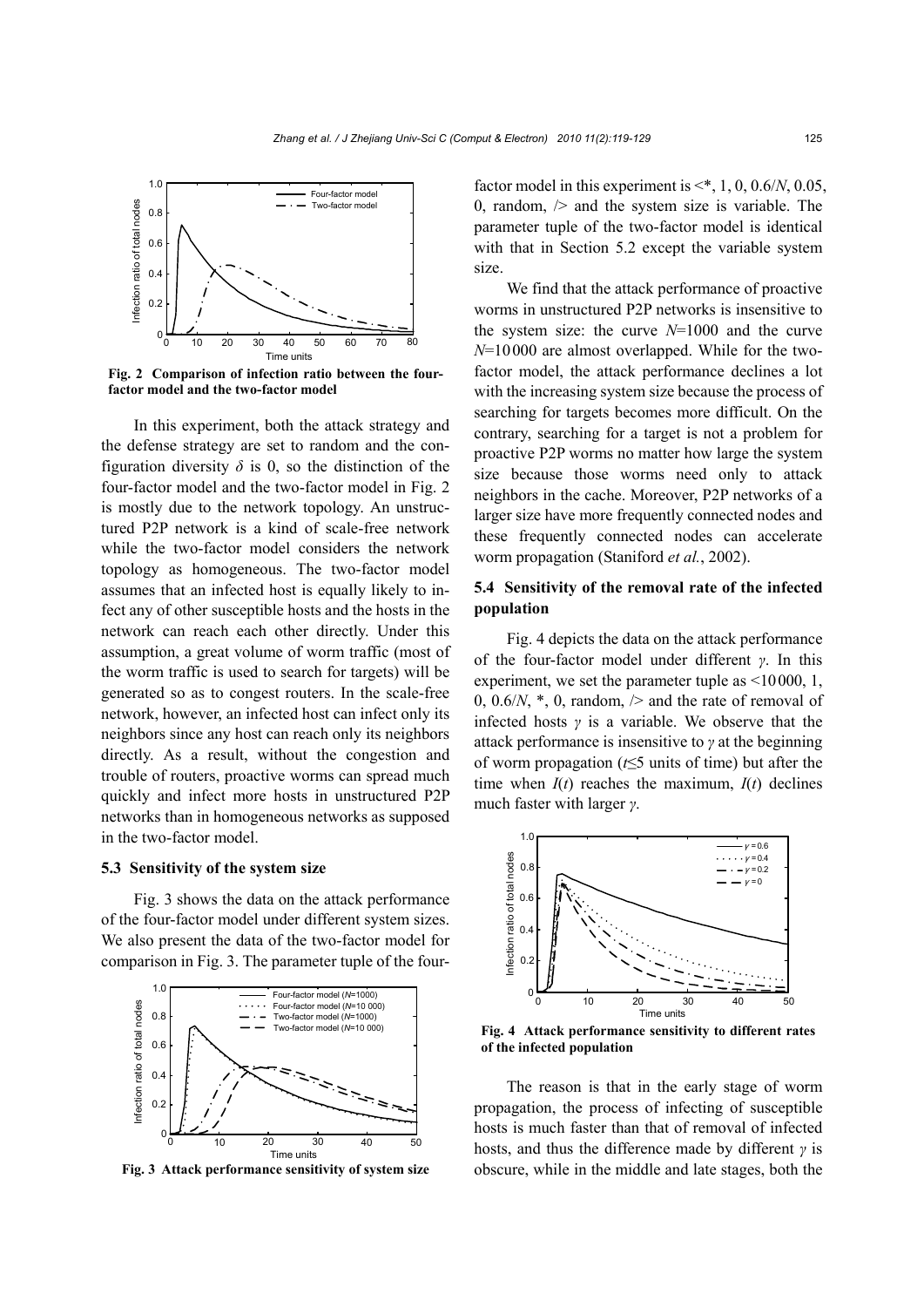process of infecting of susceptible hosts and removal of susceptible hosts cease.

# **5.5 Sensitivity of the removal rate of susceptible population**

In this experiment, we set the parameter tuple as  $10000$ , 1, 0,  $\ast$ , 0.05, 0, random,  $\ge$  and the rate of removal of susceptible hosts  $\mu$  is a variable. Fig. 5 depicts the data on the attack performance under different  $\mu$ . This experiment matches our expectation: the maximum of  $I(t)$  declines acutely with the increase of  $\mu$  for reasons that infected hosts are all transmitted from susceptible hosts and the process of removal of susceptible hosts becomes more rapid with larger *μ*.



**Fig. 5 Attack performance sensitivity to different rates of susceptible population** 

#### **5.6 Sensitivity of the configuration diversity**

In this experiment, we set the parameter tuple as  $\leq 10000$ , 1, 0, 0.6/*N*, 0.05,  $*$ , random,  $\geq$  and the configuration diversity  $\delta$  is a variable. Simulation results match our expectation: worm propagation gets slower and the number of infected hosts decreases greatly with increase in the configuration diversity. Fig. 6 validates our viewpoint that improvement of the



**Fig. 6 Attack performance sensitivity to configuration diversity** 

configuration diversity is an efficient method to constrain proactive P2P worms.

## **5.7 Sensitivity of attack and defense strategies**

All the experiments above assume that proactive worms select the initial victims at random and both the process of removal from susceptible and infected populations is also random. In the first experiment of this section, we set the initial victims as the most connected nodes and random nodes, and then we analyze the attack performance under different attack strategies. The parameter tuple of the experiment of attack strategies is <10000, 1, 0, 0.6/*N*, 0.05, 0, \*, />.

We obtain a similar conclusion to Feng *et al.*  (2008) and Nie *et al.* (2008) that launching worms on frequently connected nodes causes faster worm propagation than on random initial nodes. The reason is that worm propagation starting from the most connected nodes will soon infect a lot of hosts and spread very quickly while that starting from the less frequently connected nodes has a low speed of propagation until enough nodes are infected. The simulation results in Fig. 7 validate our analysis.



**Fig. 7 Attack performance sensitivity to attack strategies**

According to Cohen *et al*. (2000), the threshold of the fraction of nodes needed to be immunized when we immunize nodes randomly follows

$$
p_{\rm c} = 1 + \left(1 - m^{\alpha - 2} M^{3 - \alpha} \frac{\alpha - 2}{3 - \alpha}\right)^{-1}, \text{ if } 2 < \alpha < 3 , \quad (10)
$$

where *m* denotes the minimum of connections possessed by any host; *M* denotes the maximum; *α* represents the power law exponent. When we immunize nodes randomly, if the fraction of immunized hosts exceeds the threshold  $p_c$ , the network will be fragmented and worm propagation can be held back. In this paper, we set  $m=1$ ,  $N=10000$  and  $\alpha \approx 2.2$  (which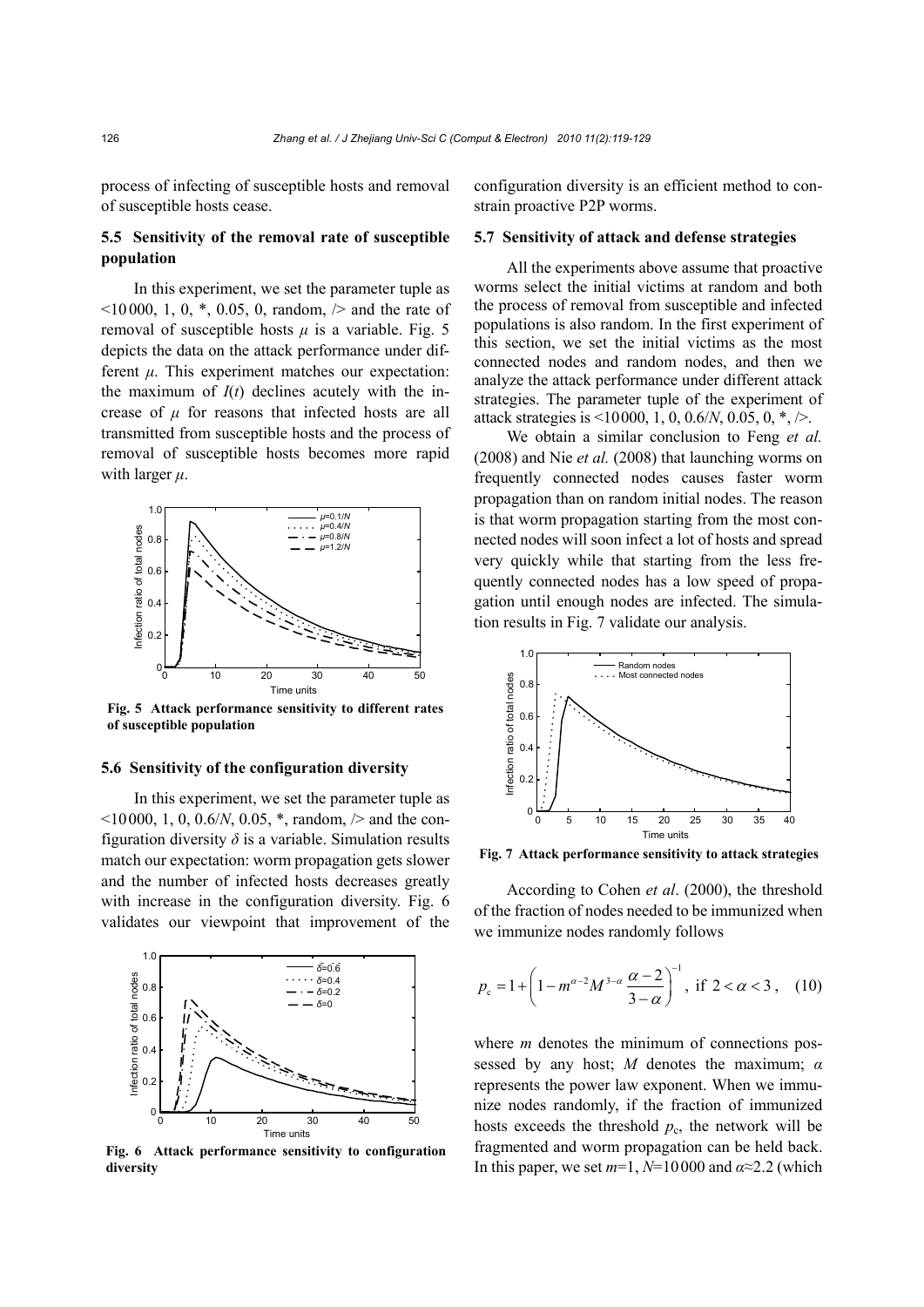is cited from the GLP generator), and then *M* is determined. We find that  $p_c$  calculated by Eq. (10) exceeds 0.9; that is to say, we need to immune more than 90% nodes randomly to cease worm propagation.

Fig. 8 shows the attack performance of proactive P2P worms under different defense strategies. We set the parameter tuple as <10 000, 1, \*, 0.6/*N*, 0.05, 0, random, \*> to examine our analysis above. In this experiment, the number of initially removed hosts  $Q_0$ and the defense strategy are variables. From Fig. 8, we find that random immunization has little capacity to improve the global security: worms can infect almost all other nodes. On the contrary, worm propagation can be constrained by immunization of a few of the most connected nodes: about 20% nodes as shown in Fig. 8.



**Fig. 8 Attack performance sensitivity to defense strategies**

We use the theory of complex networks to explain the experiment in Fig. 8. There are many edges connected to the most connected nodes. If these nodes are removed, all edges connected to these nodes are also removed, and the connectivity of P2P networks decreases a lot. However, the global connectivity changes little when one removes a few of the less frequently connected nodes because they possess a small quantity of edges. We define the distance between each two directly connected nodes as one unit distance. Fig. 9 depicts the change of network diameters under random removing and target removing of the most connected nodes. Diameter is defined as the average length of the shortest paths between any two nodes in the network. Fig. 9 matches our expectations that unstructured P2P networks are robust to random failures, but vulnerable to target attacks of the most connected nodes (Albert *et al.*, 2000).

If the fraction of immunization of the most connected nodes exceeds a threshold  $p_s$ , networks will be fragmented. As  $p_s$  is much smaller than  $p_c$ , the number of nodes needed to cease worm propagation



**Fig. 9 Network diameters under different removing strategies (***N***=2000)** 

by immunizing the most connected nodes is far smaller than that of random immunization. Therefore, an effective method to constrain worm propagation is to use powerful rules to reinforce the most connected nodes from being compromised.

## **6 Discussion**

The fact that the two-factor model matches the propagation of the Code Red worm quite well in the real world exemplifies that this model has an excellent potential to simulate worm behaviors in non-P2P networks. But in the condition of unstructured P2P networks, the four-factor model proposed in this paper prevails against the two-factor model. It is impossible to compare the two models directly in real P2P networks for lack of proactive P2P worms in practice. Nonetheless, we can deduce this conclusion from the following facts derived from former works as well as our four-factor model.

1. The propagation of proactive P2P worms in unstructured P2P networks is not sensitive to the change of the network size (an observation that contradicts the two-factor model).

2. Proactive P2P worms will not produce excessive traffic by attacking neighbors in the cache, and will not flood routers. But in the two-factor model the routers congestion factor is taken into consideration. Consequently, worm propagation of the two-factor model will be slower than that in practice.

3. The two-factor model cannot represent the fact that the propagation of proactive P2P worms can be slowed down by increasing the configuration diversity since it considers network topology as homogeneous: each host in the network is equal.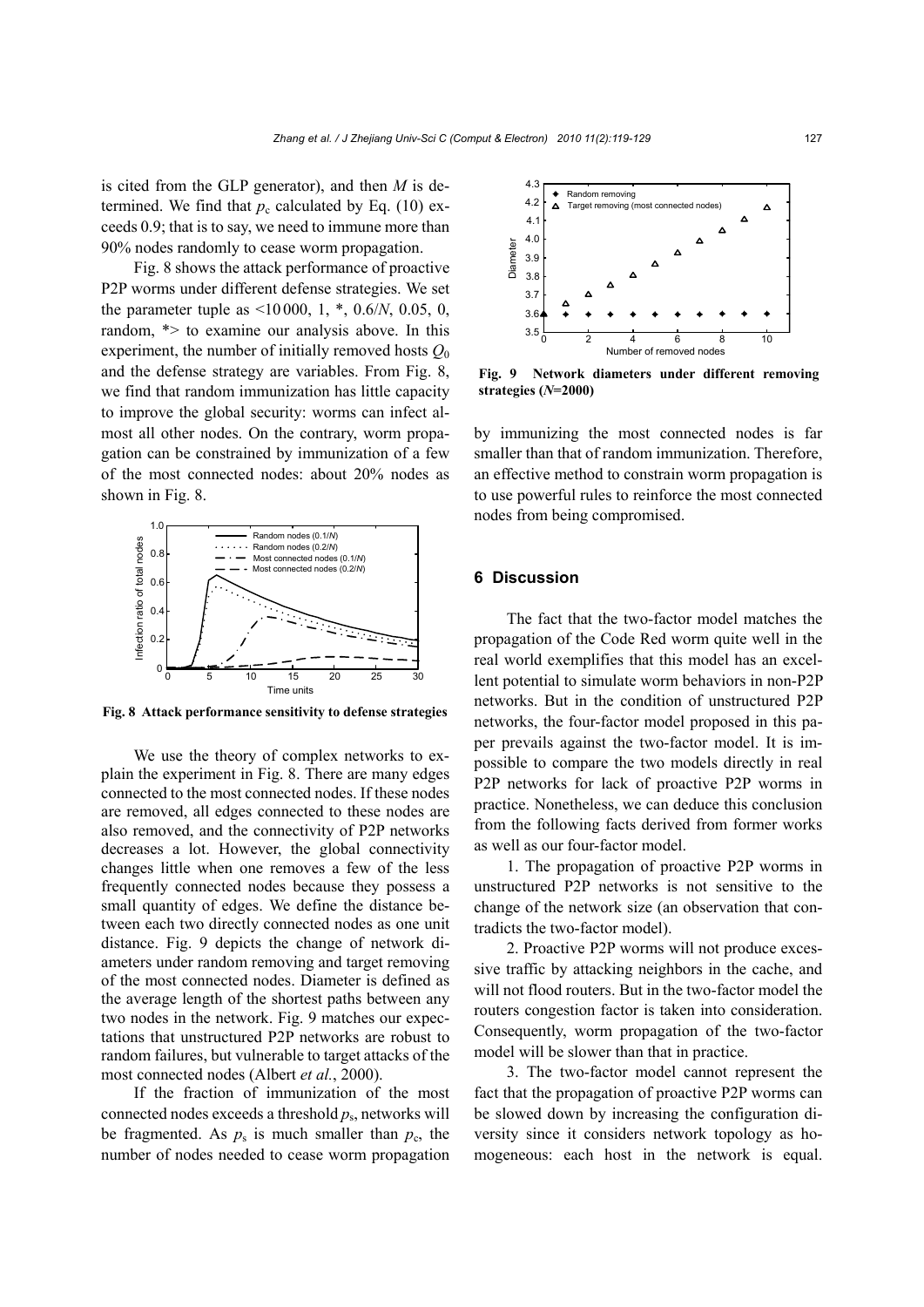Unstructured P2P networks, however, are a kind of scale-free and inhomogeneous network.

4. The propagation of proactive P2P worms is affected by the attack/defense strategies. But this fact does not remain in the two-factor model because of the presumed equality of each host in that model.

## **7 Conclusion**

In this paper, we propose a novel proactive worm propagation model: the four-factor model, which is an extension of the classical two-factor model to suit the unstructured P2P networks. The four factors are the human countermeasures which result in removing both susceptible and infected hosts, the P2P topology which results in accelerating worm propagation, the configuration diversity, and the attack and defense strategies. We do not consider the factor of routers congestion considered in the two-factor model because proactive P2P worms do not generate great traffic to flood routers.

We implement a simulation system based on PeerSim and a GLP network topology generator to examine the four-factor model. We obtain several conclusions from the numerical simulation in comparison with the two-factor model. Firstly, the unstructured P2P networks can speed up worm propagation and propagation of proactive P2P worms is not sensitive to the system size. Secondly, proactive P2P worms are difficult to constrain once the removing process lags behind the infecting process. Thirdly, worm propagation can be accelerated by launching worms on the frequently connected nodes rather than random nodes. Fourthly, one can constrain worm propagation by increasing the configuration diversity of the P2P network and protecting the most connected nodes from being compromised. The four-factor model is beneficial to the worm prediction, damage assessment, detection and constraint for its effective profiling of the proactive P2P worm propagation.

The four-factor model has its limitations. Firstly, it is suitable only for modeling continuously spreading worms and cannot predict the arbitrarily stopping or restarting worm events. Secondly, some parameters of this model are referenced upon the two-factor model because there are no known proactive P2P worms in the wild.

#### **References**

- Adamic, L.A., Lukose, R.M., Puniyani, A.R., Huberman, B.A., 2001. Search in power-law networks. *Phys. Rev. E*, **64**(4): 461351-461358. [doi:10.1103/PhysRevE.64.046135]
- Albert, R., Jeong, H., Barabdsi, A.L., 2000. Error and attack tolerance of complex networks. *Nature*, **406**(6794): 378-382. [doi:10.1038/35019019]
- Bu, T., Towsley, D., 2002. On Distinguishing Between Internet Power Law Topology Generators. Proc. IEEE Conf. on Computer Communications, p.638-647. [doi:10.1109/ INFCOM.2002.1019309]
- Chen, G., Gray, R.S., 2006. Simulating Non-Scanning Worms on Peer-to-Peer Networks. Proc. 1st Int. Conf. on Scalable Information Systems, p.29-41. [doi:10.1145/11468 47.1146876]
- Cohen, R., Erez, K., Avraham, D.B., Havlin, S., 2000. Resilience of the Internet to random breakdowns. *Phys. Rev. Lett.*, **85**(21):4626-4628. [doi:10.1103/PhysRevLett.85. 4626]
- Cowie, J., Ogielski, A., Premore, B., Yuan, Y., 2001. Global Routing Instabilities During Code Red II and Nimda Worm Propagation. Available from http://www.renesys. com/projects/bgpinstability [Accessed on Aug. 8, 2002].
- eEye Digital Security, 2001a. Analysis: .ida "Code Red" Worm. Available from http://www.eeye.com/html/Research/ Advisories/AL20010717.html [Accessed on Mar. 22, 2008].
- eEye Digital Security, 2001b. Analysis: Code Red II Worm. Available from http://www.eeye.com/html/Research/ Advisories/AL20010804.html [Accessed on Sept. 12, 2005].
- F-secure, 2004. Mydoom. Available from http//www.f-secure. com/tools [Accessed on Mar. 17, 2005].
- Feng, C., Qin, Z., Cuthbet, L., Tokarchuk, L., 2008. Propagation Model of Active Worms in P2P Networks. Proc. 9th Int. Conf. for Young Computer Scientists, p.1908-1912. [doi:10.1109/ICYCS.2008.237]
- Frauenthal, J.C., 1980. Mathematical Modeling in Epidemiology. Springer-Verlag, New York, p.1-7.
- Khiat, N., Charlinet, Y., Agoulmine, N., 2006. The Emerging Threat of Peer-to-Peer Worms. Proc. 1st EEE Workshop on Monitoring, Attack Detection and Mitigation, p.1-3.
- Li, Z., Zhang, Y., Hu, Z., Lin, H., Lu, C., 2009. Network-Based Detection Method Against Proactive P2P Worms Leveraging Application-Level Knowledge. Proc. 1st Int. Workshop on Education Technology and Computer Science, p.575-580. [doi:10.1109/ETCS.2009.661]
- McIlwraith, D., Paquier, M., Kotsovinos, E., 2008. Di-Jest: Autonomic Neighbour Management for Worm Resilience in P2P Systems. Proc. IEEE Int. Symp. on a World of Wireless, Mobile and Multimedia Networks. [doi:10. 1109/WOWMOM.2008.4594898]
- Nie, X., Wang, Y., Jing, J., Liu, Q., 2008. Understanding the Impact of Overlay Topologies on Peer-to-Peer Worm Propagation. Proc. Int. Conf. on Computer Science and Software Engineering, p.863-867. [doi:10.1109/CSSE. 2008.610]